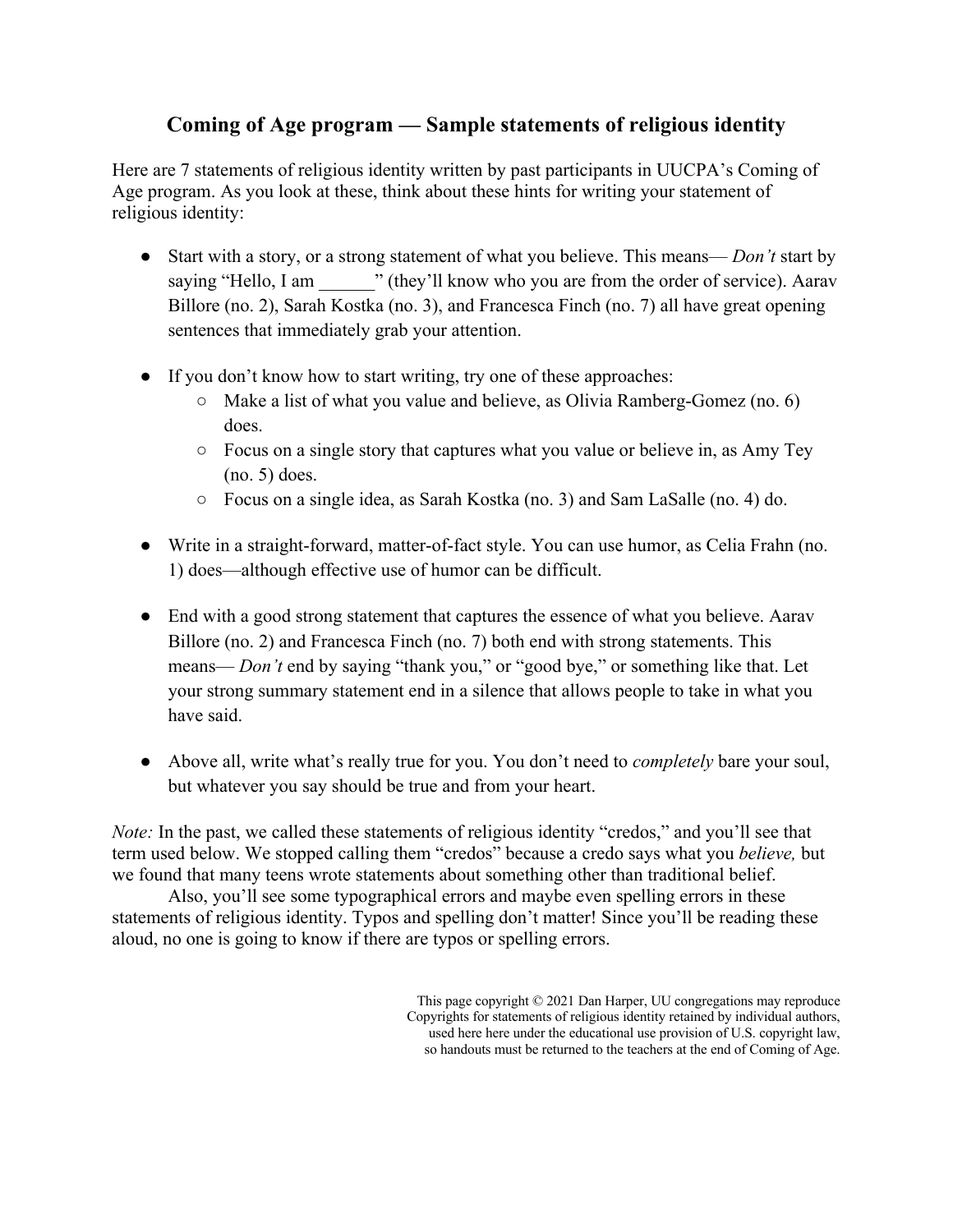# A/ Religion and social justice

## **1. Celia Frahn, 2019**

*Celia has a dry sense of humor, and her statement was very funny when she read it aloud. She makes it explicit that her religious identity is social justice work.*

I am committed to doing whatever I can to make this world a better place. I know, it's the most basic answer I could have come up with, but it fits. When I started this class, I was annoyed, to say the least. I mean, I had so many important other things to do, like being a couch potato. When we started thinking about writing our credos, I thought mine was going to be about how I don't believe in god, and how credos are stupid. However, as I started to think more deeply about it, I realized that I have to have other priorities than just getting my favorite Philz cup of caffeine. So, with my Philz in one hand and pen in other, I began to write.

 Back to my topic sentence of how I want to make the world a better place. I know, I sound like an idealistic children's book about how you should treat others the way you want to be treated. If that's not Unitarian Universalism in its most simple form, I don't know what is. But, it connects to how I have always tried to live my life, and I will fight for anything that needs my help. I want to be able to live in a world where I can thrive, and if I don't fight for change, who will?

 For example, an issue that affects my life today is immigration. Even though I live in the Silicon Valley bubble, there is a world outside of it. I mean, I always knew this, but I never understood how deeply I misinterpreted the world. When our president imposed a travel ban two years ago, I thought it was stupid, but I didn't understand how impactful it was. So, as good UU child, I asked questions. My first question was, why? Immigrants are exactly like us, just trying to survive and pursue happiness. But obviously, some people don't exactly get that idea. People who are just trying to live a better life, even some of my family and friends, faced unimaginable violence in their home country. But, when they show up to the U.S. border or an airport, they are prosecuted for seeking asylum, which is one of their only rights as an immigrant.

Why can't the world we live in have at least equal rights for every human being? Adding on to this idea, one thing that I like about this religion or set of beliefs is that the sixth UU principle states that our goal is: "world community with peace, liberty, and justice for all." This saying has been around for a while, but when said aloud, many people dismiss it as a childish dream, and that "life is not fair." But you know what, I am going to do anything and everything in my power to live up to this principle. I mean, like sometimes i'm probably not always going to have it as my top priority, like if I am studying for exams like i have to later today, I'm not going to go to a march, but I also know my desire to work for equality won't go away.

 One thing I have never been good at is making decisions. See, I like Unitarian Universalism because no one tells you what to believe, but I also hate it. Like, sometimes, I just need someone to tell me what to do, because I am very indecisive. So, this credo writing process has not been easy, every sentence I second-guessed myself, but at some-point I realized that I just have to type something, or this service would be a lotttt shorter. But, reflecting back on this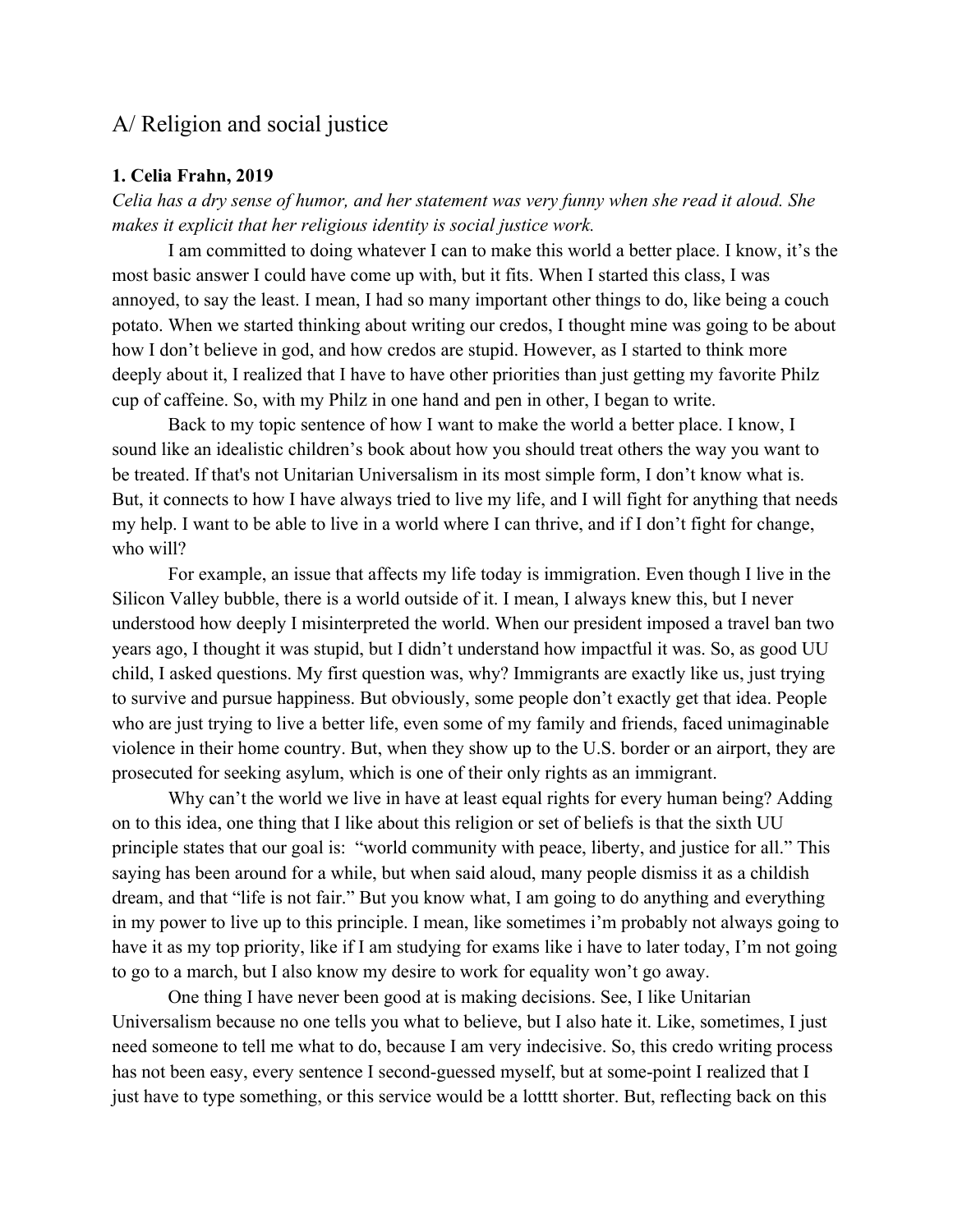process, writing my values down was somewhat easier than I had envisioned. I know this is cheesy, so get ready... but it came from the heart and just flowed. Like since it was what I have always believed, it came easy. In conclusion, I will fight for my generation and others to be able to live in a world where we won't have to fight for equality. I know that if I fight for change, something will happen.

#### **2. Aarav Billore, 2018**

*Aarav doesn't touch on traditional religious or philosophical topics in his statement of religious identity. But by the end of it, you have a very clear sense of who he is.*

Trayvon Martin was unarmed, but he was brutally shot by a neighborhood watch volunteer on February 26, 2012. The volunteer's name was George Zimmerman. He had called the police on multiple occasions to report what he thought as suspicious behavior. Evere time he did this, he was reporting a black male. These previous racial biases came up front when he fatally shot Trayvon Martin because of his race. Zimmerman claimed to have shot in self defense, but this argument is refuted by the fact that Martin was unarmed and had seen Zimmerman before, as Martin had commonly visited that neighborhood. Zimmerman even claimed race was not involved, even though his previous calls show that he was blatantly lying. Worst of all, these arguments were taken seriously by the Sanford Police Department and even the Seminole County Circuit Court. It took the court only two days — two days! — to reach a verdict of not guilty. No verdict of guilty, no hung jury, just the false verdict of not guilty, claiming Zimmerman shot Martin in self defense.

I first read about the Trayvon Martin story years after it happened. In fact, I only read about it last year. It was in a book with many stories about discrimination against black people. This story however, touched me the most. This was because it was just a kid who was shot. Trayvon was playing video games with his friend and went to get snacks. He never thought this could turn into the last trip of his life. This is why this story reached to me the most-- because this could happen to me. I reacted to this story thinking how someone could kill a teenager. I was appalled at this standard of racism.

Such events have been happening all too often, showing that racial biases since the 60's have barely changed. Martin Luther King changed the legal aspect of racism, but the mentality of the people has not changed. Empty political promises come to no fruition. The mindset of the people has not been changed much since they threw stones at black people marching on the Edmund Pettus Bridge. We still have Freddie Gray, Eric Garner, Michael Brown, and , of course, Trayvon Martin. All of these are un-armed people who were killed due to racial profiling by armed personnel. This shows that people are not willing to change their mindset to not be racist. What is even worse is that many people don't even accept that racism is still a problem. One poll from 2014 says that more white people believe in ghosts than believe racism is still a problem in America. It is a problem, as shown by the Charlottesville "Unite the Right" rally. It showed that racism is a monster to be taken seriously, as evil philosophies such as white supremacy and neo-Nazism, as well as organizations like the KKK still exist.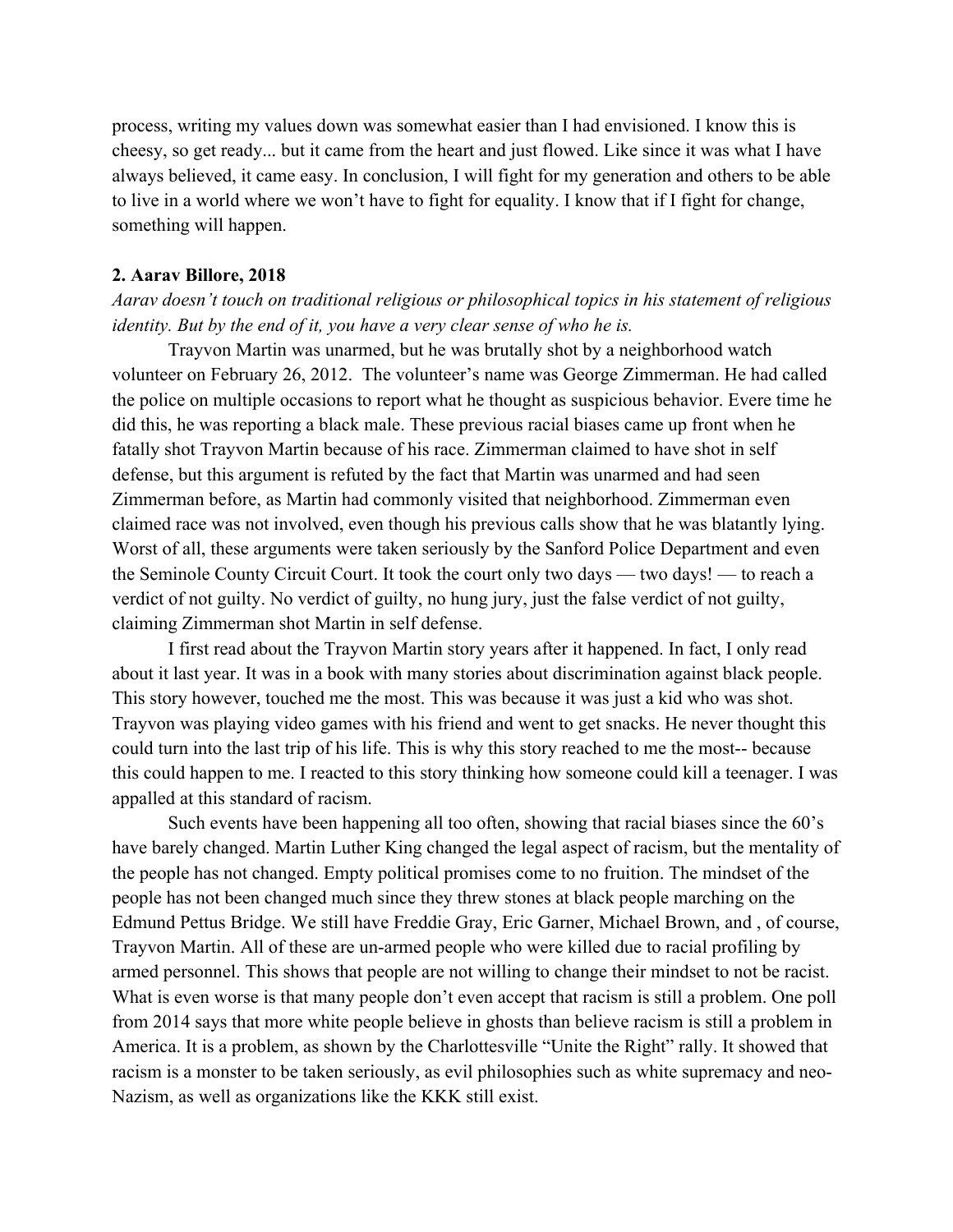People need to recognize that a problem as big as racism cannot go away with a few laws or even 60 years. It takes a strengthened education system to do so. In Germany, students are taught extensively about the Holocaust, and analyze why it was done and how to stop similar actions today. In America, on the other hand, we are only taught the events of racism, and Jim Crow, and slavery. There is no emotional aspect of it. We are just told, in the words of Trevor Noah, "There was slavery and then there was Jim Crow and then there was Martin Luther King, Jr. and now it's done." This does not lead to a preventive mindset. People are just told that racism no longer exists, so they do not recognize it as a problem even when it is blatant. What the story of Trayvon Martin should teach us is that racism is still very much alive. No matter what income (Zimmerman worked a professional job as an insurance investigator), people do not abandon the racism that has defined America since the start. People's mindset needs to change from early childhood so that people can combat racism from the very core.

Racism divides; this is exactly what we shouldn't do in already divisive times like this. We should be united, as in unity comes strength. Racism prevents true unity, so it must be eradicated, but people should still remember that it happened and know why it happened. This is how racism is truly stopped. We should make sure that there are no more Trayvon Martins in the future by ending racism with a firm hand.

## B/ UU views on religious beliefs

## **3. Sarah Kostka, 2018**

*Sarah talks about her very unconventional understanding of God—she "created her own God." Her statement of religious identity may seem short, but she read slowly (as you're supposed to) so it lasted longer than you'd think.*

One day, on the playground in third grade, I was on the swings. Out of the blue, I looked up at the sky and thought to myself, "I believe in God." Cute, huh? I didn't really know what I was thinking, but believing in God seemed like a good idea. I just wanted to be nice to whoever was behind those clouds by reminding him or her, "I believe in you!" To this day, to some extent, I do believe in God.

In later elementary school, I was at church for a Passover dinner and I was coloring in pictures of the ten plagues. Stories say that they were sent to Egypt to convince the Pharaoh to free the Jews from slavery there. As I colored the first plague that turned all the water into blood, the bright red crayon I was using made the situation seem graphic. I thought to myself, "This is pretty scary and extreme. I don't want to believe in this horror. If I believe in God, do I have to like the evil that s/he can do? Do I have to believe that s/he can do evil at all?" God's influence should be mental positivity and love, not physical evil. In this case, the water should have stayed water, like nature intended, and not been turned to blood. God should have found another way to end Jewish slavery, perhaps by spreading love.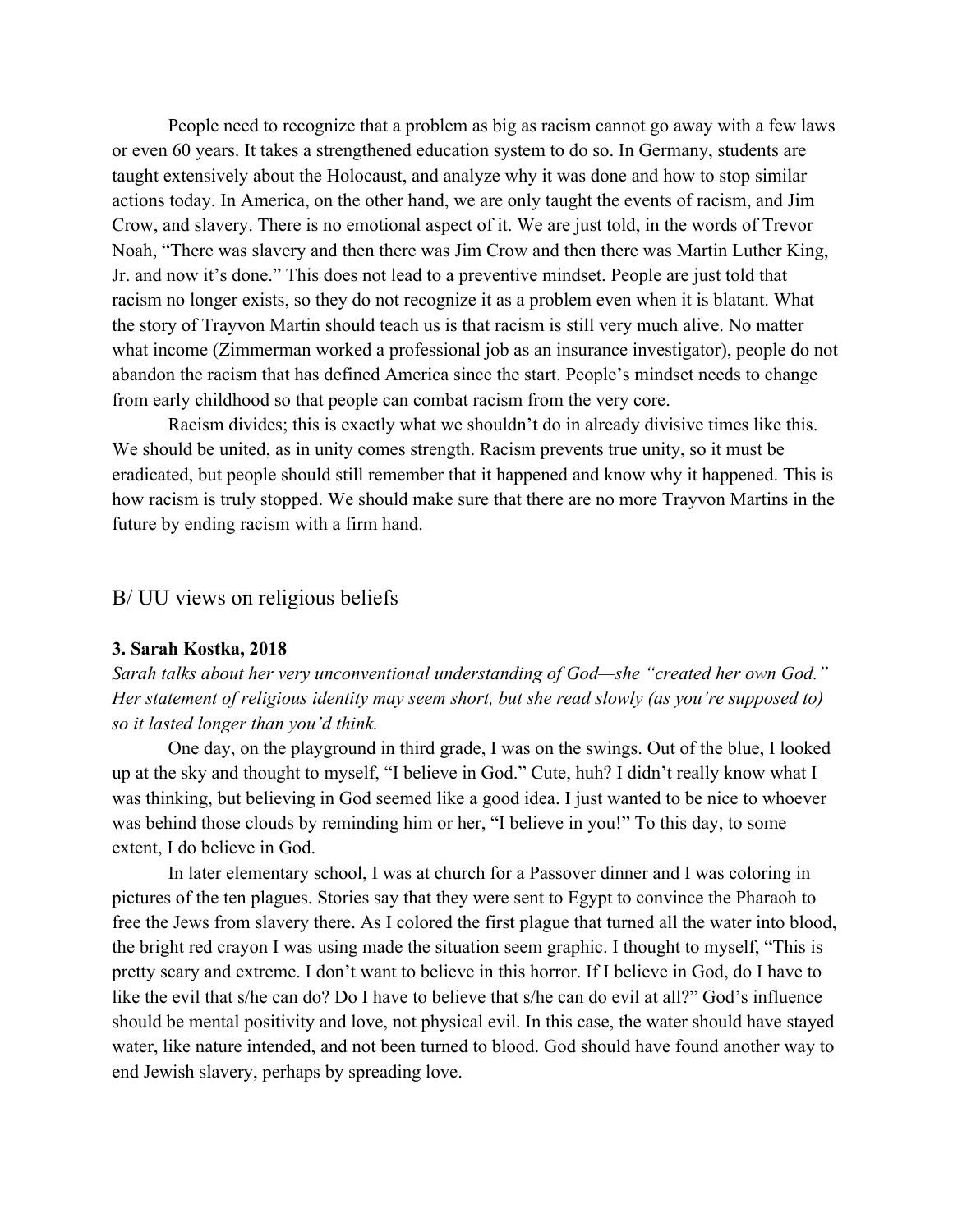So, I created my own God, which I will take with me everywhere. If there's injustice, my God will encourage me to stop it, and I will keep my God in mind when I or others need help. I thought a lot more this time, finding loopholes in how much I liked the traditional idea of God and sculpting my own.

Fast-forward to middle school. I meet a lot more people with different religious beliefs. I overhear my Mormon friend talking to my friend who is both atheist and Jewish. My Mormon friend asks, "What do you believe?" and my other friend responds, "Well, I don't believe in God." My Mormon friend is confused. She says, "How can you not believe in God when you are Jewish? He's like the center of everything." After a while they agree to disagree, which gets me thinking: Believing in God works for my Mormon friend, and not believing in God also works for my atheist-Jewish friend. So there's no problem with that.

All in all, I do believe in God, my God. And I respect others who do and don't believe in God or gods. Everyone across the planet believes in different things, and that should be cherished, not destroyed.

#### **4. Sam LaSalle, 2016**

## *Sam starts with a story, then gets into his unconventional take on standard religious beliefs.*

I have never liked talking about my thoughts, I never have.

When I was young—well, younger—I would think up these incredible adventures, in space, in a kingdom, and imagine my favorite video game characters clashing worlds with Harry Pot- ter. I called this "imagination time," and I hated when it was interrupted. So when my mom would come to talk to me I would shoo her away and say "I'm having imagination time," and she would leave me alone. For a kid, a power this great was like magic. And I have since developed a desire not to speak about my deep thoughts.

So naturally, writing a statement of religious identity did not exactly appeal to me. My mom would try to get me to think in the car ride home from church, and it usually ended in an argument over something. This really annoyed me, because I had thought about what I believed in and found that I believed that I really could care less about if God existed, or if there was an afterlife, or reincarnation or finding true happiness. I couldn't think about those things, because I had some math homework that was due tomorrow and it was already 8 o'clock at night.

I was fine with this approach, until I heard this one life-changing phrase:

"Why do people think science and god/religion have to be mutually exclusive? If anything, science makes god look pretty darn cool."

This phrase totally upended my philosophy about life in general, that science was the true way to read the universe.

I started thinking, perhaps god isn't some moody old white guy whose standards no human being could ever meet, maybe god is some incredibly smart entity that created the complex world of physics, and chemistry, and that life just happened to create itself in the world this "god" created.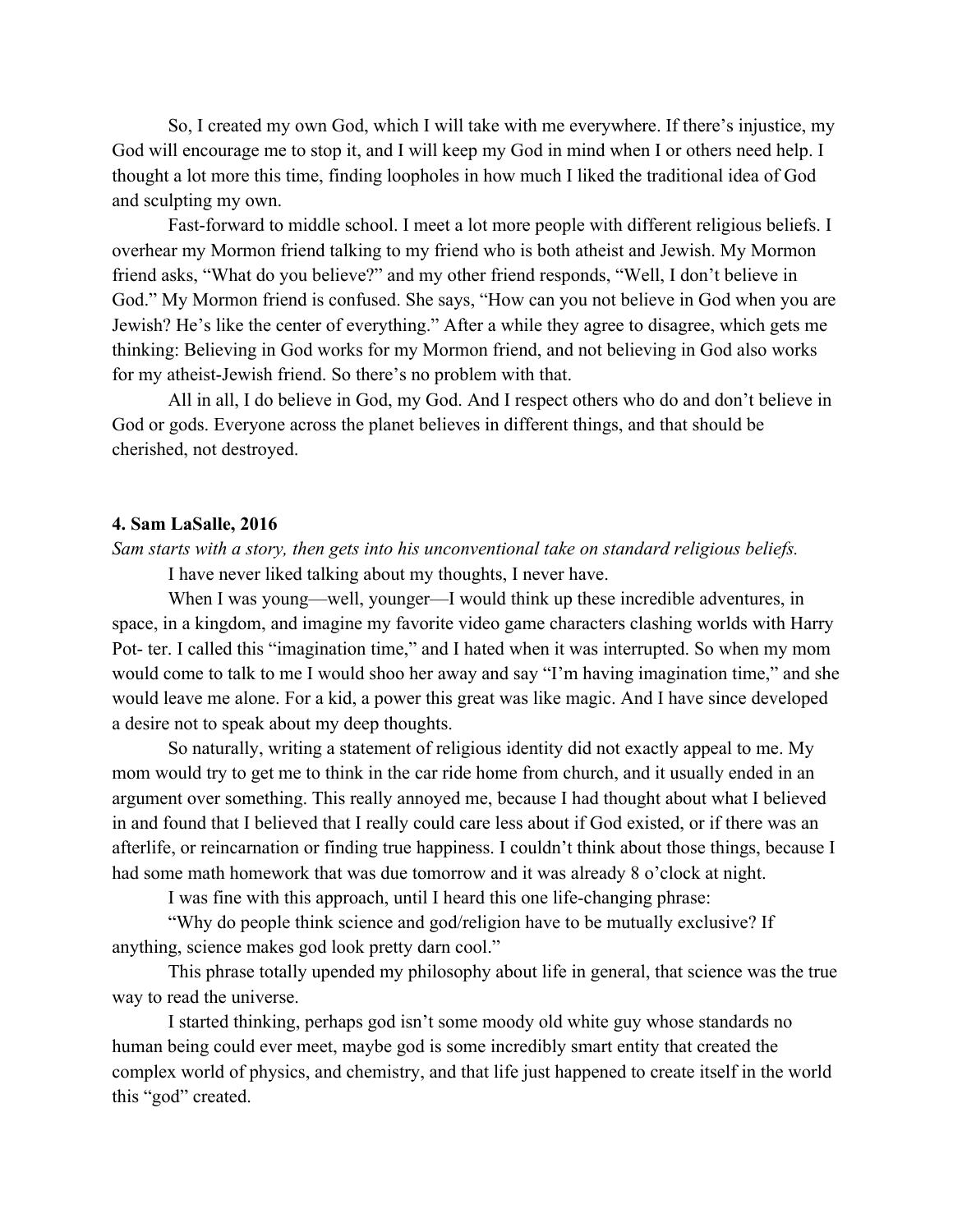I like this way of thinking because it follows the popular scientific idea that life on earth was a chemical accident, and this would explain why physics and chemistry exist in the forms they do.

So I guess I do care about belief, just a little bit, enough to actually write a credo, from the perspective of a "scientitheist."

## C/ Telling a story

## **5. Amy Tey, 2016**

#### *A classic example of using a personal story to start off a statement of religious identity.*

My grandfather wasn't scared to talk about his death, and that was something I always admired about him. There was something peaceful about the way he viewed death; he was systematic and matter-of-fact, a thinker and a planner. Despite being perhaps the exact opposite of the stereotypical grandparent, he cared for his family in the greatest ways he knew; he planned for us to have a beautiful future, and for him to pass away in his own home. When that couldn't happen, he was stubbornly averse to the change, and his move to California, a year prior to his death, was chaotic and stressful—something he hadn't planned for. In contrast, death was something he had planned, for ten, twenty years before. He knew exactly what he wanted. The ultimate gift he gave us was his stubbornly efficient planning; in detailing his wishes, my grandpa aimed to make my mother's life easier. He never wanted her to worry about him. From my grandfather, I learned that caring and loving come in different ways, never simple, but always there.

My grandfather was brave enough to look death in the eye and face his own mortality. So as I watched his serene struggle on the hospital bed, monitors beeping, his labored, rhythmic breathing echoing my heartbeat, I listened, and I wondered. Every time there was a pause, I held my breath—what would happen when those breaths stopped? When he took his last thin breath, when the lines on all the screens went flat? I still don't know, and I'm really very okay with that—but I do have an idea.

Like my grandfather thought, you have your life, and when your eyes flutter to a close for the final time, it's a sweet, timely ending. My grandfather's timely ending was peaceful, surrounded by family, his hand on his little dog Buddy. I want to be as brave as my grandfather was with death, and have my own sweet ending. I don't believe in happy, fairy-tale endings, per se—I just believe in your personal ending. When my time comes, I want to have been more intentional with my life. I want to be kinder and apply myself more. I want to say "I love you" and have more empathy, and make a difference—big or small—in this world. Death is timely, and maybe it's not always fair, but it is what it is. And for what it is, I hope everyone has their sweet ending, one worthy of their days, and their presence, on this earth.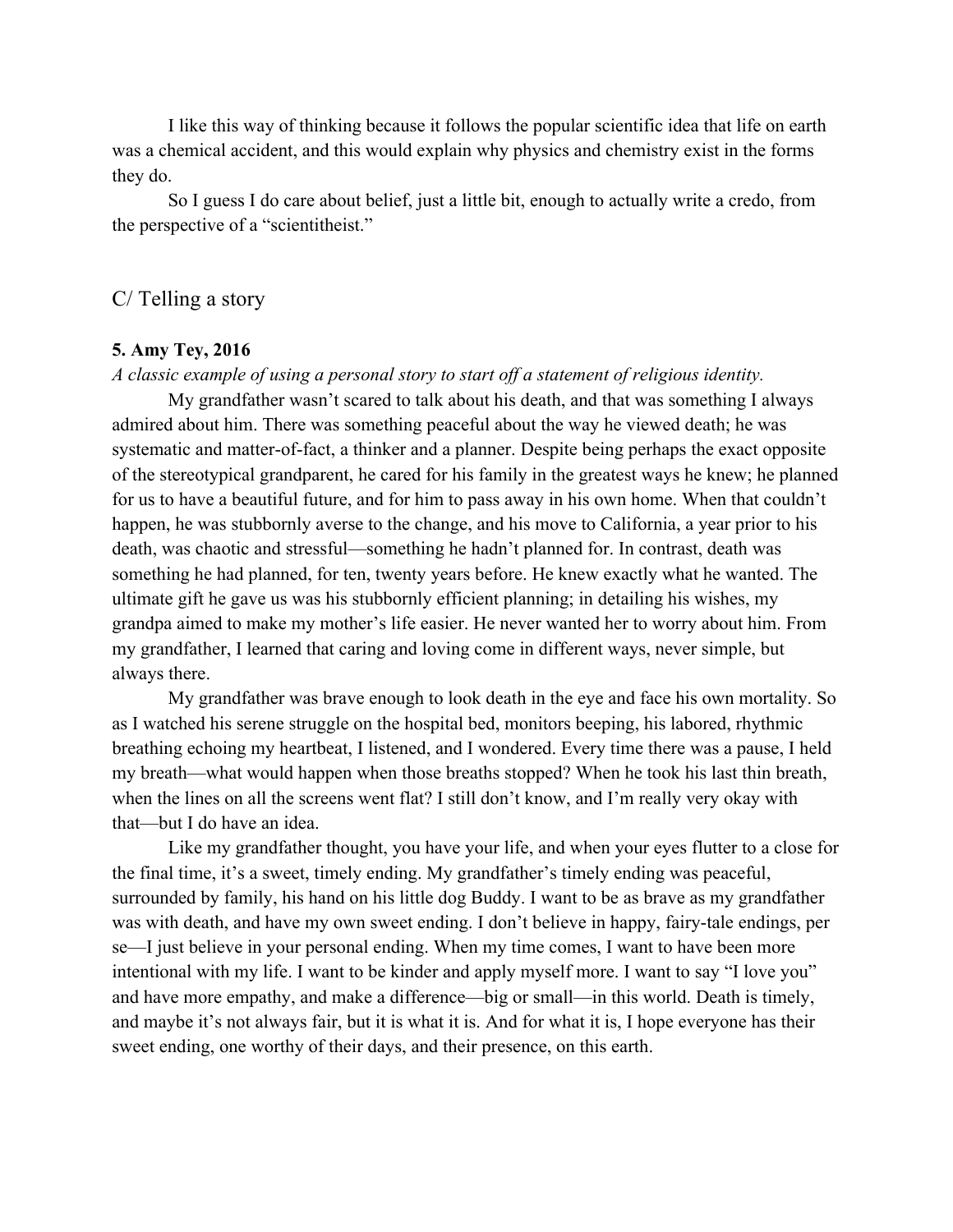## D/ Statement of religious identity as a list

## **6. Olivia Ramberg-Gomez, 2016**

## *In this statement or religious identity, Olivia goes down the list of what she believes.*

When I first started coming here, it was because I went to Thacher Preschool, right over there, and all I did was play outside, eat snacks, and take naps, and it was great. I didn't really know why I was there, I just came. But as I moved from the Red class to the Orange class to the Yellow class and so on— wait, never mind, there isn't an Orange class—we started learning more about religion. Now don't get me wrong, learning about religion was kinda cool, I just wasn't as interested in coming to church that much anymore. And when it came to learning about many different religions and visiting other churches, I wanted to be interested but I just wasn't. But just because I am not that interested in learning about religion, doesn't mean I don't have beliefs of my own.

I believe that life is valuable. Sometimes we don't realize how special it is and how lucky we are to be here now, able to do all these cool things that are right at the tip of our fingers. We shouldn't take advantage of the resources we have and the things we have because there are so many people on our planet who don't have those things. Sometimes in our society, we don't think about what other people in other parts of the world are going through, but I believe that we should take a moment at least everyday and realize how lucky we are.

I believe we need to take care of our planet. Sometimes we take what mother earth gives us for granted because we don't stop and think about the effects our actions have on her. I know I am guilty of doing this at times. Right now climate change, global warming and sea level rise are only some of the big problems that need to be fixed, but not everyone is doing something about it. But now it is our turn to help the earth because she has given us so much, and all we have done is destroy it. It is time for us to stop these problems.

I believe that everything has a life after death, but that new life all depends what you did in your past life. If you were a kind, helpful person, you will get rewarded by becoming something that gets taken care of and is loved by others. But if you were someone that was unkind, that didn't take responsibility for their actions, that didn't care about others, you would be- come something that people don't like, that they didn't care about.

I hope to make a difference in this world by doing good things, by taking responsibility for my actions, by not taking my life for granted. I believe that if I and others keep these things in mind, the world will slowly start to become a better place.

E/ Other

## **7. Francesca Finch, 2018**

*Instead of focusing exclusively on her religious identity, Francesca chose to give something that's more like a miniature sermon.*